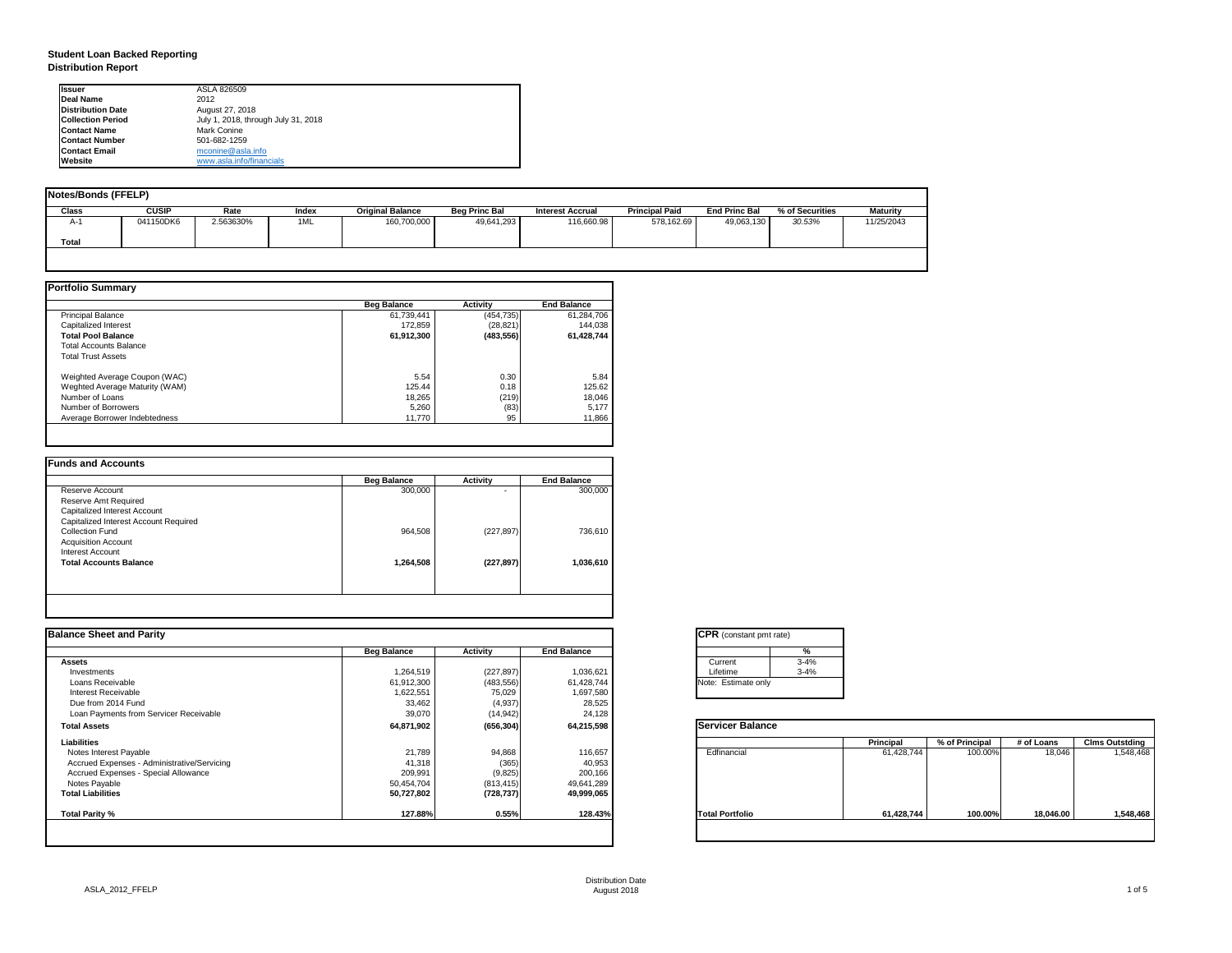## **Student Loan Backed Reporting Distribution Report**

## **Delinquency Status**

|                           | # of Loans       |               | <b>Principal</b> |               | % of Principal   |               | <b>WAC</b>       |               | <b>WARM</b>      |               |
|---------------------------|------------------|---------------|------------------|---------------|------------------|---------------|------------------|---------------|------------------|---------------|
|                           | <b>Beginning</b> | <b>Ending</b> | <b>Beginning</b> | <b>Ending</b> | <b>Beginning</b> | <b>Ending</b> | <b>Beginning</b> | <b>Ending</b> | <b>Beginning</b> | <b>Ending</b> |
| In School                 | 40               | 40            | 157,050          | 157,050       | 0.25%            | 0.26%         | 6.05             | 6.25          | 118.73           | 118.73        |
| Grace                     | 30               | 23            | 97,963           | 77,594        | 0.16%            | 0.13%         | 4.91             | 5.51          | 119.89           | 119.86        |
| Repayment                 |                  |               |                  |               |                  |               |                  |               |                  |               |
| Current                   | 11,688           | 11,601        | 36,709,441       | 36,706,599    | 59.29%           | 59.75%        | 5.64             | 5.97          | 133.64           | 135.26        |
| 31-60 Days Delinquent     | 544              | 536           | 2,153,787        | 2,025,179     | 3.48%            | 3.30%         | 5.78             | 5.87          | 125.99           | 120.44        |
| 61-90 Days Delinquent     | 403              | 368           | 1,452,567        | 1,462,377     | 2.35%            | 2.38%         | 5.75             | 6.16          | 119.08           | 119.11        |
| 91-120 Days Delingent     | 273              | 342           | 1,116,942        | 1,259,703     | 1.80%            | 2.05%         | 5.77             | 6.06          | 116.00           | 120.23        |
| 121-180 Days Delinquent   | 364              | 399           | 1,433,988        | 1,690,907     | 2.32%            | 2.75%         | 5.65             | 6.19          | 122.19           | 120.15        |
| 181-270 Days Delinquent   | 330              | 347           | 1,219,787        | 1,223,862     | 1.97%            | 1.99%         | 5.72             | 5.90          | 109.62           | 108.87        |
| 271+ Days Delinquent      | 351              | 142           | 1,428,314        | 523,407       | 2.31%            | 0.85%         | 5.79             | 6.10          | 106.49           | 109.18        |
| <b>Total Repayment</b>    | 13,953           | 13,735        | 45,514,827       | 44,892,033    | 73.51%           | 73.08%        | 5.66             | 5.98          | 130.52           | 132.05        |
| Forbearance               | 2,197            | 2,025         | 8,809,949        | 8,262,929     | 14.23%           | 13.45%        | 5.74             | 6.01          | 121.21           | 118.86        |
| Deferment                 | 1,894            | 1,881         | 6,662,479        | 6,607,791     | 10.76%           | 10.76%        | 5.60             | 5.93          | 124.35           | 124.58        |
| <b>Claims in Progress</b> | 151              | 342           | 670,034          | 1,431,346     | 1.08%            | 2.33%         | 5.87             | 6.08          | 123.02           | 100.93        |
| <b>Claims Denied</b>      |                  |               |                  |               |                  |               |                  |               |                  |               |
| <b>Total Portfolio</b>    | 18,265           | 18,046        | 61,912,300       | 61,428,744    | 100.00%          | 100.00%       | 5.67             | 5.98          | 128.41           | 128.70        |

|                                     | # of Loans       |               | <b>Principal</b> |               | % of Principal |               | <b>WAC</b>       |               | <b>WARM</b>      |        |
|-------------------------------------|------------------|---------------|------------------|---------------|----------------|---------------|------------------|---------------|------------------|--------|
|                                     | <b>Beginning</b> | <b>Ending</b> | <b>Beginning</b> | <b>Ending</b> | Beginning      | <b>Ending</b> | <b>Beginning</b> | <b>Ending</b> | <b>Beginning</b> | Ending |
| Current                             | 11,688           | 11,601        | 36,709,441       | 36,706,599    | 80.65%         | 81.77%        | 5.64             | 5.97          | 133.64           | 135.26 |
| 31-60 Days Delinquent               | 544              | 536           | 2,153,787        | 2,025,179     | 4.73%          | 4.51%         | 5.78             | 5.87          | 125.99           | 120.44 |
| 61-90 Days Delinquent               | 403              | 368           | 1,452,567        | 1,462,377     | 3.19%          | 3.26%         | 5.75             | 6.16          | 119.08           | 119.11 |
| 91-120 Days Delinqent               | 273              | 342           | 1,116,942        | 1,259,703     | 2.45%          | 2.81%         | 5.77             | 6.06          | 116.00           | 120.23 |
| 121-180 Days Delinquent             | 364              | 399           | 1,433,988        | 1,690,907     | 3.15%          | 3.77%         | 5.65             | 6.19          | 122.19           | 120.15 |
| 181-270 Days Delinquent             | 330              | 347           | 1,219,787        | 1,223,862     | 2.68%          | 2.73%         | 5.72             | 5.90          | 109.62           | 108.87 |
| 271+ Days Delinquent                | 351              | 142           | 1,428,314        | 523,407       | 3.14%          | 1.17%         | 5.79             | 6.1C          | 106.49           | 109.18 |
| <b>Total Portfolio in Repayment</b> | 13,953           | 13,735        | 45,514,827       | 44,892,033    | 100.00%        | 100.00%       | 5.66             | 5.98          | 130.52           | 132.05 |

| <b>Portfolio by Loan Type</b>         |                  |               |                  |                  |                  |                |                  |        |                  |        |
|---------------------------------------|------------------|---------------|------------------|------------------|------------------|----------------|------------------|--------|------------------|--------|
|                                       | # of Loans       |               |                  | <b>Principal</b> |                  | % of Principal | <b>WAC</b>       |        | WARM             |        |
|                                       | <b>Beginning</b> | <b>Ending</b> | <b>Beginning</b> | <b>Ending</b>    | <b>Beginning</b> | <b>Ending</b>  | <b>Beginning</b> | Ending | <b>Beginning</b> | Ending |
| <b>Subsidized Consolidation Loans</b> |                  |               |                  |                  |                  |                |                  |        |                  |        |
| Unsubsidized Consolidation Loans      |                  |               |                  |                  |                  |                |                  |        |                  |        |
| <b>Subsidized Stafford Loans</b>      | 10,311           | 10,187        | 28,099,655       | 27,858,406       | 45.39%           | 45.35%         | 5.53             | 5.87   | 120.17           | 120.36 |
| <b>Unsubsidized Stafford Loans</b>    | 7,662            | 7,576         | 32,138,571       | 31,943,032       | 51.91%           | 52.00%         | 5.66             | 5.97   | 136.28           | 136.67 |
| PLUS/GradPLUS Loans                   | 292              | 283           | 1,674,073        | 1,627,305        | 2.70%            | 2.65%          | 8.08             | 8.16   | 115.44           | 114.93 |
| <b>SLS Loans</b>                      |                  |               |                  |                  |                  |                |                  |        |                  |        |
| <b>Total Portfolio</b>                | 18,265           | 18,046        | 61,912,300       | 61,428,744       | 100.00%          | 100.00%        | 5.67             | 5.98   | 128.41           | 128.70 |

|                                            |                  | # of Loans    |                  | <b>Principal</b> |                  | % of Principal |                  | <b>WAC</b>    |                  | <b>WARM</b> |  |
|--------------------------------------------|------------------|---------------|------------------|------------------|------------------|----------------|------------------|---------------|------------------|-------------|--|
|                                            | <b>Beginning</b> | <b>Ending</b> | <b>Beginning</b> | <b>Ending</b>    | <b>Beginning</b> | <b>Ending</b>  | <b>Beginning</b> | <b>Ending</b> | <b>Beginning</b> | Ending      |  |
| Graduate / 4-Year Loans                    | 14,046           | 13,880        | 49,389,643       | 49,029,703       | 79.77%           | 79.82%         | 5.66             | 5.98          | 128.43           | 128.65      |  |
| 2-Year Loans                               | 3,913            | 3,870         | 11,775,066       | 11,686,297       | 19.02%           | 19.02%         | 5.69             | 5.99          | 128.71           | 129.33      |  |
| Proprietary / Technical / Vocational Loans | 306              | 296           | 747,591          | 712,743          | 1.21%            | 1.16%          | 5.64             | 5.95          | 122.40           | 121.77      |  |
| Unknown (Consolidation) Loans              |                  |               |                  |                  |                  |                |                  |               |                  |             |  |
| <b>Other Loans</b>                         |                  |               |                  |                  |                  |                |                  |               |                  |             |  |
| <b>Total Portfolio</b>                     | 18,265           | 18,046        | 61,912,300       | 61,428,744       | 100.00%          | 100.00%        | 5.67             | 5.98          | 128.41           | 128.70      |  |

|                        | # of Loans       | <b>Principal</b> |                  | % of Principal |                  |               |
|------------------------|------------------|------------------|------------------|----------------|------------------|---------------|
|                        | <b>Beginning</b> | <b>Ending</b>    | <b>Beginning</b> | <b>Ending</b>  | <b>Beginning</b> | <b>Ending</b> |
| <b>Fixed Loans</b>     | 10,722           | 10,592           | 41,273,156       | 40,918,049     | 66.66%           | 66.61%        |
| Variable Loans         | 7,543            | 7,454            | 20,639,144       | 20,510,695     | 33.34%           | 33.39%        |
| T-Bill Loans           | 7,543            | 7,454            | 20,639,144       | 20,510,695     | 33.34%           | 33.39%        |
| <b>CMT Loans</b>       |                  |                  |                  |                |                  |               |
| <b>Total Portfolio</b> | 18,265           | 18,046           | 61,912,300       | 61,428,744     | 100.00%          | 100.00%       |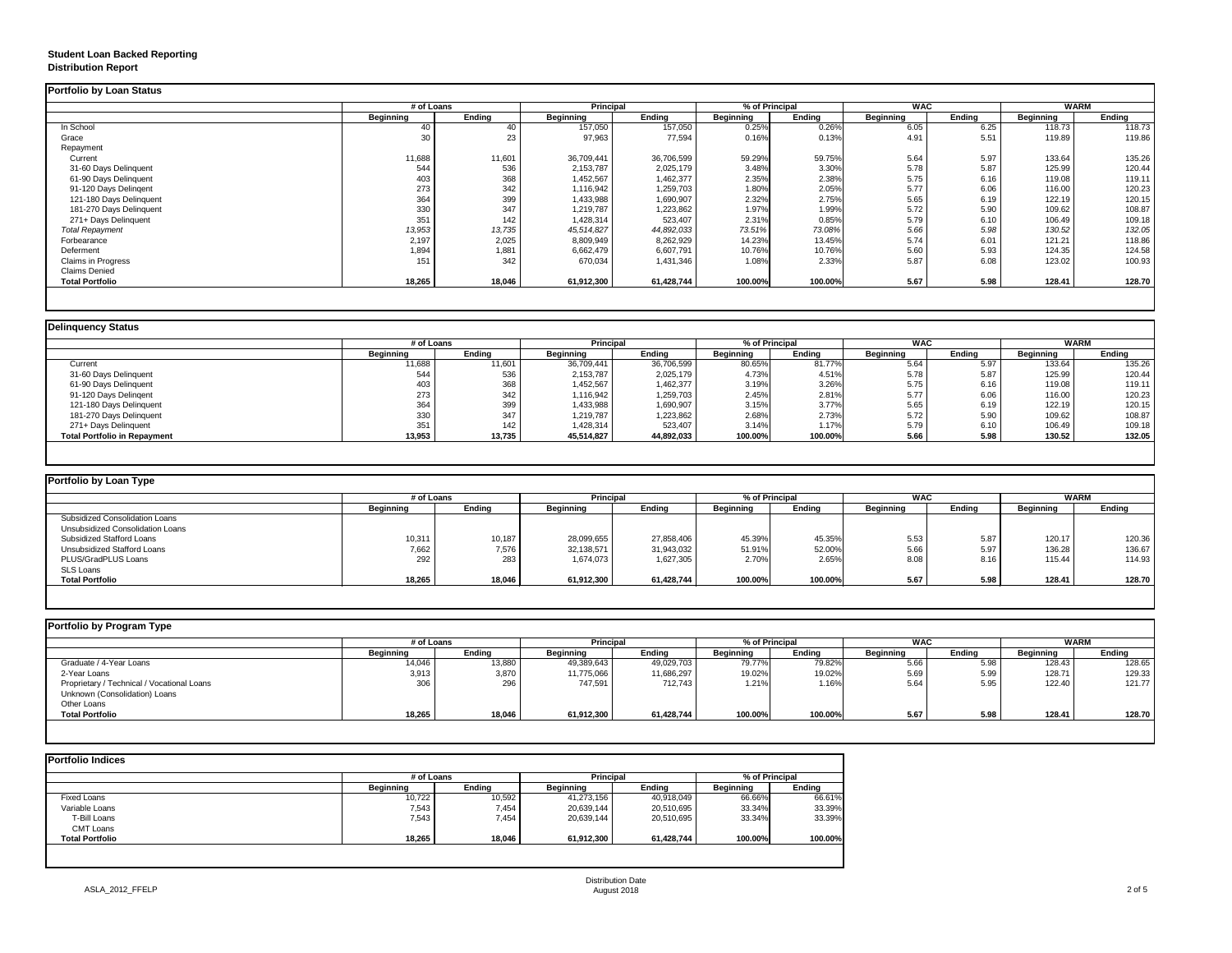| <b>IDIStribution Date</b> |
|---------------------------|
| <b>Collection Period</b>  |

**Distribution Date** August 27, 2018 July 1, 2018, through July 31, 2018

# **Collection Activity**

| <b>Collection Account</b>                                                                    | as of 7/31/2018 |
|----------------------------------------------------------------------------------------------|-----------------|
| Beginning Balance - July 1, 2018                                                             | 964,508         |
| <b>Collection Amount Received</b>                                                            | 734,406         |
| Recoveries                                                                                   |                 |
| Reserve Account                                                                              |                 |
| <b>Excess of Required Reserve Account</b>                                                    |                 |
| Interest on Investment Earnings                                                              | 2,204           |
| Capitalized Interest Account (after a stepdown or release date)                              |                 |
| <b>Acquisition Account</b>                                                                   |                 |
| Payments from Guarantor                                                                      |                 |
| Transfer from 2010 Collection Fund for correction of error                                   |                 |
| <b>Required Repurchases</b>                                                                  |                 |
| Special Allowance Payable to Department of Education                                         |                 |
| <b>Consolidation Rebate Fees</b>                                                             |                 |
| Rating Agency Surveillance Fees                                                              |                 |
| Principal payments, interest payments, administration fees, servicing fees, and trustee fees | (964, 508)      |
| Other Amounts Received in Collection                                                         |                 |
| <b>Total Available Funds</b>                                                                 | 736,610         |
|                                                                                              |                 |

| <b>Fees Due for Current Period</b> | as of 7/31/2018 |
|------------------------------------|-----------------|
| <b>Indenture Trustee Fees</b>      | 833.33          |
| <b>Servicing Fees</b>              | 35,834          |
| <b>Administration Fees</b>         | 5,119           |
| Late Fees                          |                 |
| <b>Other Fees</b>                  |                 |
| <b>Total Fees</b>                  | 41,786.33       |
|                                    |                 |
|                                    |                 |

| <b>Cumulative Default Rate</b>                                                                      | as of 7/31/2018 |
|-----------------------------------------------------------------------------------------------------|-----------------|
| Current Period Defaults (\$)                                                                        | 234,414.54      |
| Cumulative Defaults (\$)                                                                            | 39,432,800.77   |
| Cumulative Default (% of original pool balance)                                                     | 24.56%          |
| Cumulative Default (% of cumulative entered repayment balance) <sup>a</sup>                         | 64.44%          |
| Current Period Payments (Recoveries) from Guarantor (\$)                                            | 172,575.30      |
| Current Period Borrower Recoveries (\$)                                                             | n/a             |
| Cumulative Recoveries (\$) <sup>b</sup>                                                             | \$36,639,325.64 |
| <b>Cumulative Recovery Rate (%)</b>                                                                 | 92.92%          |
| <b>Cumulative Net Loss Rate (%)</b>                                                                 | 1.74%           |
| Servicer Reject Rate (FFELP) (%)                                                                    |                 |
| Cumulative Servicer Reject Rate (FFELP) (%)                                                         |                 |
| Repayment balance includes all repayment loans with the exception of balances in claim status<br>a) |                 |
| Cumulative Recoveries includes 97% of claims in progress balances<br>b)                             |                 |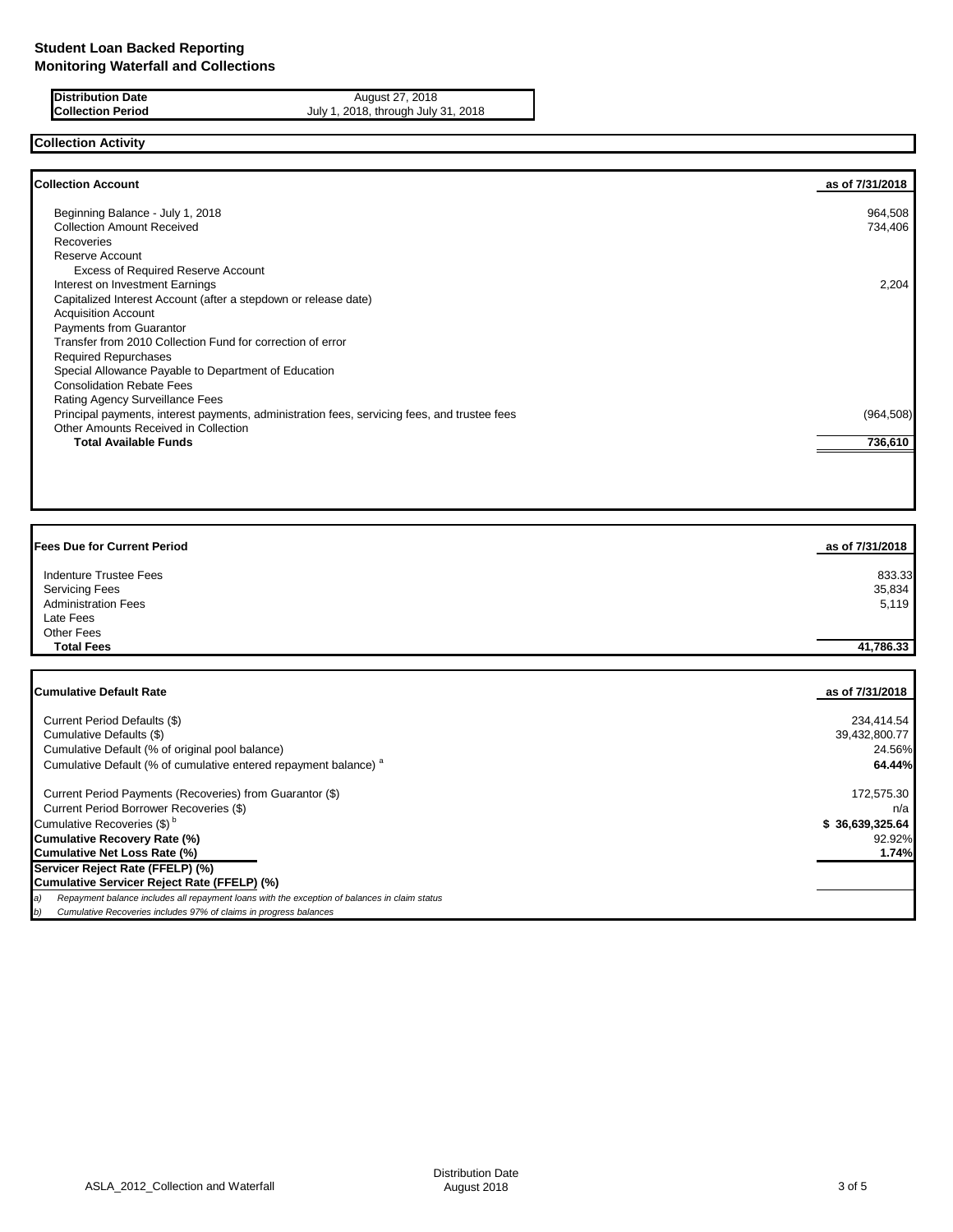| <b>Waterfall Activity</b>                                                                 |                   |                         |  |
|-------------------------------------------------------------------------------------------|-------------------|-------------------------|--|
| <b>Waterfall for Distribution</b>                                                         | <b>Amount Due</b> | <b>Amount Remaining</b> |  |
| <b>Total Available Funds</b>                                                              |                   | 736,610                 |  |
| First: Payments under any Joint Sharing Agreement                                         |                   |                         |  |
| <b>Second: Trustee Fees</b>                                                               | 833.33            | 735,777                 |  |
| Third: Servicing Fees and Backup Servicing Fees                                           | 35,834            | 699,943                 |  |
| <b>Fourth: Administration Fees</b>                                                        | 5,119             | 694,824                 |  |
| Fifth: Noteholder Interest                                                                | 116,660.98        | 578,163.06              |  |
| Sixth: Reinstate the balance of the Reserve Fund up to the Specified Reserve Fund Balance |                   |                         |  |
| Seventh: Noteholder Principal, until paid in full                                         | 578,162.69        | 0                       |  |
|                                                                                           |                   |                         |  |

| <b>Principal and Interest Distributions</b>    | <b>Class A-1</b> |
|------------------------------------------------|------------------|
| <b>Quarterly Interest Due</b>                  | 116,660.98       |
|                                                |                  |
| <b>Quarterly Interest Paid</b>                 | 116,660.98       |
| <b>Interest Shortfall</b>                      |                  |
| Interest Carryover Due                         |                  |
| Interest Carryover Paid                        |                  |
| <b>Interest Carryover</b>                      |                  |
| <b>Quarterly Principal Distribution Amount</b> | 578,162.69       |
| <b>Quarterly Principal Paid</b>                | 578,162.69       |
| Shortfall                                      |                  |
| <b>Total Distribution Amount</b>               | 694,823.67       |
|                                                |                  |